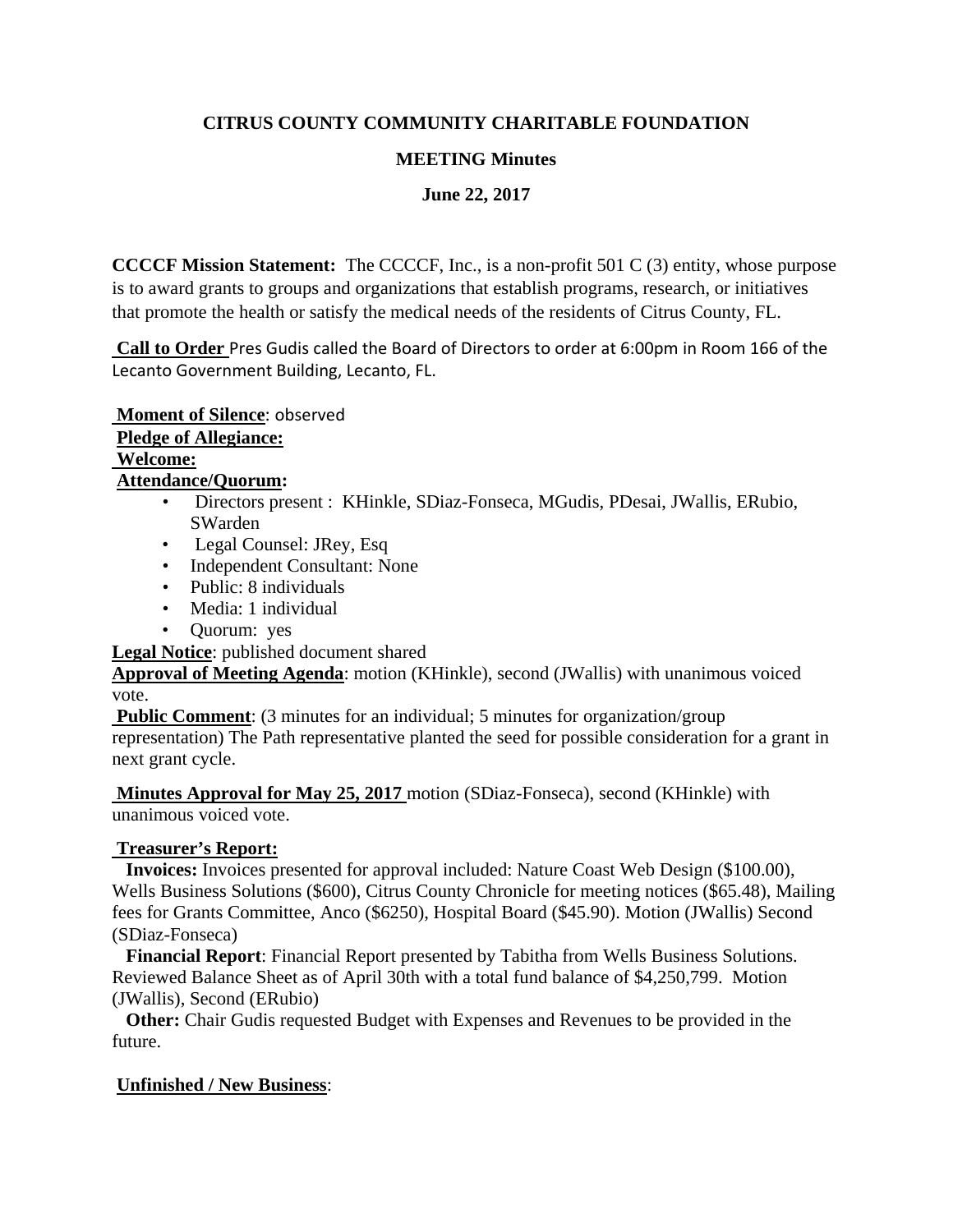- Secretary/Treasurer for the CCCCF, Inc.
- Grant Awards Presentation
	- Congratulations of grant awardees:
	- Pictures for website and newspaper
	- Signing of grant agreements

SDiaz-Fonseca and MGudis presented the awardees signed and took picture. Among the awardees was Melissa Bowermaster for Jessie's Place \$26,000; Barbara Wheeler for Mid Florida Homeless Coalition \$5,000; and Stephanie Bell for Pregnancy & Family Life Center \$45,000.

• Secretary/Treasurer Duties

Director Sonya offered to assist in Secretary role and group agreed duties will be discussed at a later date along with possibly hiring an Administrative Assistant to take on the duties of Secretary and Treasurer. P.O. Box key was given to SDiaz-Fonseca and KHinkle for mail pickup. SDiaz-Fonseca agreed to pick up checks from Tabitha and bring checks to next meeting.

- Extension/Renewal of Professional Services Agreements
	- Wells Business Solutions, LLC extension of contract for one year at \$1,000.00 per month based on the scope of the engagement letter. motion (JKinnard) second (SDiaz-Foncesa) Also requested access to bank for accounting purposes only. motion (SDiaz-Fonseca) second (JWallis)
	- Nature Coast Web Design & Marketing, Inc.- approved contract extension motion (ERubio) second (SDiaz-Fonseca)
- Committee Vacancy Appointments
	- Audit Committee
	- Investment Committee
	- Bylaws Committee
	- Finance Committee
	- Grants Committee

Add to agenda for next meeting.

#### **Standing Committee Reports:**